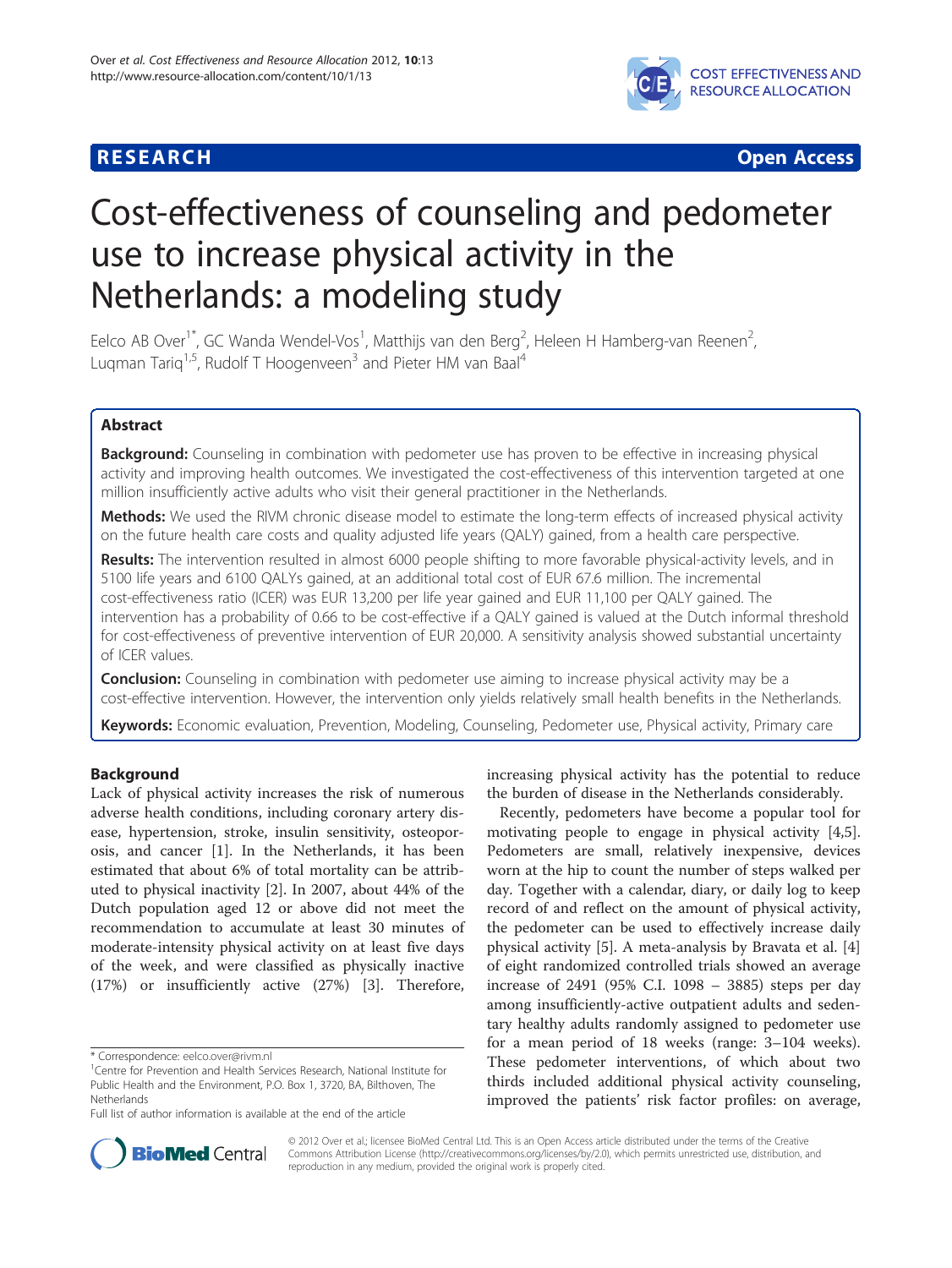body mass index decreased by 0.38 kg/m<sup>2</sup>, systolic blood pressure by 3.8 mmHg and diastolic blood pressure by 0.3 mmHg.

Although pedometer use has been shown to be effective in increasing physical activity and improving health outcomes, little is known about its cost-effectiveness. To our knowledge, only two cost-effectiveness studies were published [\[6,7\]](#page-5-0). Using a simulation model, Cobiac and colleagues investigated the cost-effectiveness of pedometer use in the Australian population from a health care perspective. They reported that the use of pedometers in the Australian population would be dominant, i.e. it would be successful in averting disability adjusted life years and less costly compared to standard care. In this costeffectiveness study, the pedometer intervention was applied through a community program, targeted at everyone aged 15 and over. Cobiac et al. assumed that 12.5% of the target population would start using a pedometer. They did not state how the pedometers would be distributed, and the direct intervention costs were calculated as a weighted average from each of the eight randomized controlled trials analyzed by Bravata et al. [\[4\]](#page-5-0). De Smedt and colleagues also reported that the Belgian community-based pedometer intervention "10,000 Steps Ghent" would be dominant. In their state-transition Markov model there was a direct link between increased walking and reduced risks of diabetes and cardiovascular and oncological life events. They modeled continuous implementation of the pedometer intervention.

In the present study, we used mathematical modeling to perform a cost-effectiveness analysis (CEA) of counseling in combination with pedometers in a primary care setting. The outcome of this CEA is expressed in the incremental cost-effectiveness ratio (ICER) - the ratio of incremental costs to incremental effects of the intervention - expressed in 2009 euros per quality adjusted life year (QALY) [[8\]](#page-5-0).

# Methods

## Two scenarios

We compared the scenario in which general practitioners (GPs) offer their patients that have been identified as being insufficiently active to use a pedometer (pedometer scenario) to the scenario of current practice. In the current practice scenario, no additional actions are taken with respect to the patients' physical activity, assuming that their physical activity will only change because of aging. Table [1](#page-2-0) shows the course of the pedometer scenario and the number of participants in each stage of the intervention. In 2008, the total Dutch population aged 20–65 years accounted for about 10 million people [\[9](#page-5-0)] and 7.27 million of them visited the GP at least once according to Statistics Netherlands [[10\]](#page-5-0). We assumed that the percentage of GPs participating in the

pedometer intervention would be equal to the percentage that opportunistically offers a minimal smokingcessation intervention in the Netherlands, namely 35%-40% [[11\]](#page-5-0). We assumed that this percentage would be equal to the percentage of the Dutch population having access to the pedometer intervention. Patients visiting a participating GP fill in a short physical activity questionnaire: the SQUASH, introduced by Wendel-Vos et al. [\[12](#page-5-0)]. Wendel-Vos et al. showed that 83% of the people that were offered a SQUASH, actually filled it in. The GP then scores the SQUASH, informs the patients about their physical-activity level, and offers a pedometer to those patients who are not sufficiently active, which is approximately 44% [[3](#page-5-0)]. The patients further have to attend three follow-up sessions with the GP's assistant to complete the pedometer intervention. No data is currently available as to how many patients would be willing to accept a pedometer and how many of those would participate in the follow-up sessions. Therefore, we assumed these last two parameters to be 50%, and applied large confidence intervals (CI) around them in the sensitivity analysis (see below). The pedometer scenario is assumed to increase the physical-activity levels of those patients completing the pedometer intervention by 2491 steps per day after one year, which is the average increase in steps found by Bravata et al. [\[4](#page-5-0)].

## The RIVM chronic disease model

We used the RIVM Chronic Disease Model (CDM), a Markov-type state-transition model [[13-15\]](#page-5-0), to calculate the effects of the pedometer scenario compared to the current practice scenario, in terms of QALYs. The QALYs were calculated by attaching appropriate utility weights to each possible health state in the model. The CDM is a computer model that can simulate the incidence, prevalence, and mortality of diabetes, myocardial infarction, stroke, and colorectal and breast cancer because of physical inactivity among the Dutch population. The incidence and mortality of these diseases also depend on the presence of other diseases via relative risks. All data in the model are age and sex specific. For a fully detailed description of the RIVM CDM, see Hoogenveen et al. [\[14\]](#page-5-0). We discounted all future effects at 1.5%, as recommended in the Dutch guidelines for pharmacoeconomic research [\[16](#page-5-0)].

The scenario input of the CDM is a change in one or more risk factor distributions. The risk factor "physical activity" in the CDM consists of three discrete levels, analogous to the Dutch physical-activity guideline [[17](#page-5-0)] (see below). We calculated the shift to more favorable levels of physical activity, due to additional steps in the pedometer scenario, on the basis of data from the annual General Public Health and Lifestyle Survey (Dutch acronym: POLS) from 2001 to 2007, conducted by Statistics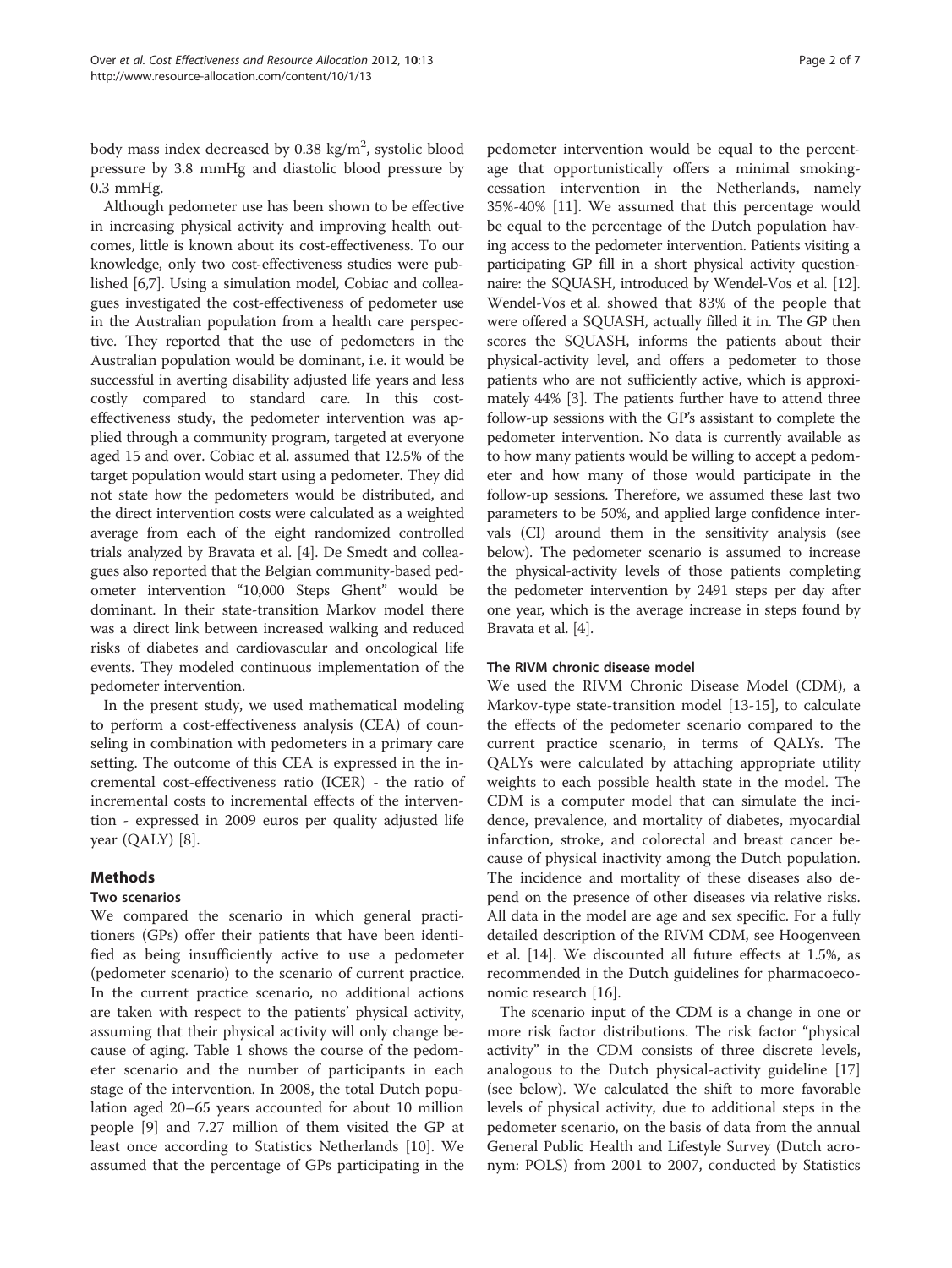| ≏<br>Рап |  | 11 |  |  |
|----------|--|----|--|--|
|----------|--|----|--|--|

<span id="page-2-0"></span>

|  | Table 1 Numbers of persons in successive stages of the pedometer scenario, and associated costs |  |
|--|-------------------------------------------------------------------------------------------------|--|
|--|-------------------------------------------------------------------------------------------------|--|

|                                                    | Number of<br>persons | <b>Calculation</b>                          | Type of cost                                               | Cost per<br>person | <b>Total cost</b> |
|----------------------------------------------------|----------------------|---------------------------------------------|------------------------------------------------------------|--------------------|-------------------|
| Dutch population aged 20-65 years visiting GP      | 7,270,000            |                                             |                                                            |                    |                   |
| Visiting participating GP                          | 2,726,000            | 7,270,000*0.375                             | Approaching patients, by<br>GP assistant (1 min)           | 0.66               | 1,799,160         |
| Screened with the SQUASH questionnaire             | 2,263,000            | 2,726,000*0.83                              | Checking physical-activity<br>level, by GP (3 min)         | 6.66               | 15,071,580        |
| Target population (those not norm active)          | 997,900              | 2,263,000*0.441                             | Counseling, by GP (10 min)                                 | 22.20              | 22,153,380        |
| Receiving a pedometer                              | 498,900              | 997,900*0.50                                | Pedometer with<br>electronic diary                         | 19.95              | 9,953,055         |
| Participating in follow-up sessions                | 249,500              | 498.900*0.50                                | Three follow-up sessions, by<br>GP assistant (10 min each) | 19.80              | 4,940,100         |
| Not changing physical-activity level:              | 243,600              | Based on POLS                               |                                                            |                    |                   |
| Inactive adults becoming semi-active:              | 1,300                | data, and estimation<br>of long-term effect |                                                            |                    |                   |
| Inactive adults becoming norm active:              | 3,500                | (see Methods                                |                                                            |                    |                   |
| Insufficiently active adults becoming norm active: | 1.100                | section)                                    |                                                            |                    |                   |

Netherlands [\[10](#page-5-0)]. This shift was assumed to be the difference between two distributions over the physicalactivity levels: 1) the distribution of the entire POLS data set, and 2) the distribution of a subgroup of people in the POLS data set as walking (in commuter traffic or at one's leisure) an average 23 minutes more than the average of the entire POLS data set. With an average step pace of 106 steps per minute (see also [\[5,6](#page-5-0)]), 2491 correspond to 23 minutes of walking. The three levels of the Dutch physical activity guideline [[17](#page-5-0)] are: 1) inactive (less than 30 minutes of at least moderately intense physical activity at all days of the week), 2) insufficiently active (30 minutes or more of at least moderately intense physical activity at one to four days of the week), and 3) norm active (30 minutes or more of at least moderately intense physical activity at five or more days of the week). We calculated the shift of the physical-activity levels separately for people younger and older than 55 years because "moderately intense" is defined differently for these two age groups [[17](#page-5-0)].

Because the RIVM CDM input needs long-term effects as input, and because it is unknown how long physicalactivity effects maintain, we used the estimation method of Jacobs-van der Bruggen et al. [[18\]](#page-5-0) to calculate the fraction of the effect that is maintained after 18 weeks. They estimated that long-term physical-activity effects for people with a life expectancy of almost 15 years would be 55% of the effect after one year. Taking into account that the life expectancy of our cohort of adults was almost 40 years and that the effect of 2491 steps occurred after 18 weeks, we estimated a long-term pedometer effect of approximately 25% of the additional 2491 steps, namely 623 steps, which corresponds to 6 minutes of walking. We performed a sensitivity analysis for the long-term effect with 12.5% and 50% of 2491 steps, corresponding to 3 and 12 minutes of additional walking per day, respectively.

The RIVM CDM also provided estimates for the costs of healthcare, including those in years lived longer [\[19](#page-6-0)]. As recommended in the Dutch guidelines for pharmacoeconomic research [\[16](#page-5-0)], we discounted all future costs at the annual percentage of 4.0%, and calculated the costs of the intervention using a so-called bottom-up method. Table 1 shows the unit costs and total intervention costs used. We calculated all costs in 2009 euros.

We used the probabilistic sensitivity analysis (PSA) to account for uncertainty in the input parameters of the model (see Table [2](#page-3-0)). We ran the model 100,000 times, varying all parameters simultaneously. For the incidence, prevalence, and mortality rates of each disease [\[20\]](#page-6-0), we had coupled sets of random draws because they are dependent parameters.

# Results

The pedometer scenario resulted in 4,600 life years or 5,500 QALYs gained compared to the current practice scenario. Figure [1](#page-3-0) displays the amount of life years and QALYs gained as a function of future time. The intervention costs amounted to EUR 54.1 million, the healthcare costs (including costs in life years gained) amounted to EUR 7.1 million, making the total costs EUR 61.2 million. This resulted in an ICER of EUR 11,100 per QALY, and EUR 13,200 per life year.

The sensitivity analysis for the long-term effect of additional walking per day showed an ICER of EUR 22,300 per QALY, and EUR 26,400 per life year for three extra minutes of walking. For 12 additional minutes of walking, the ICER was EUR 5,200 per QALY, and EUR 6,100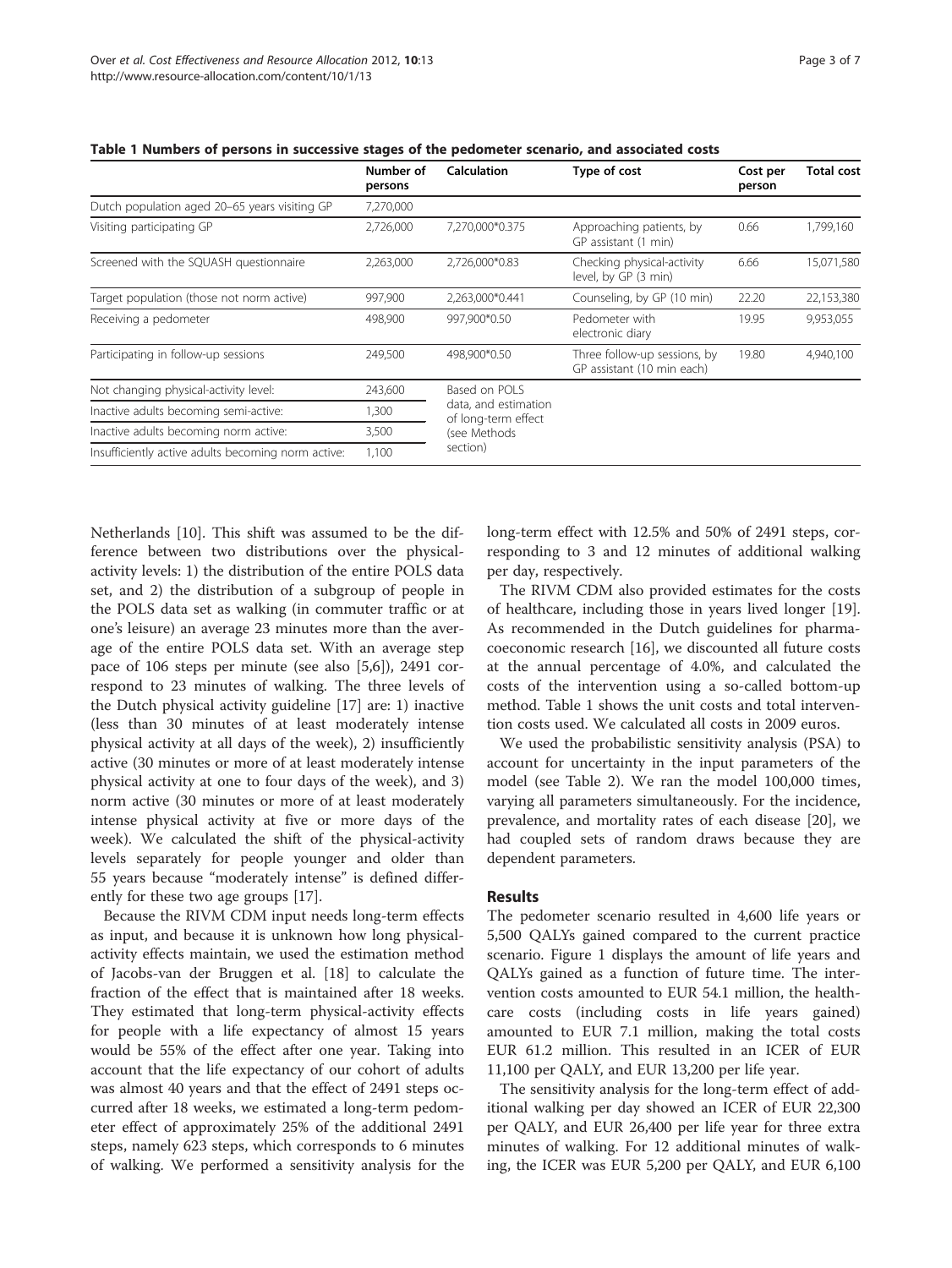|                                                                                | <b>Distribution</b>    | Mean  | 95% CI          | Reference                                                                                                               |
|--------------------------------------------------------------------------------|------------------------|-------|-----------------|-------------------------------------------------------------------------------------------------------------------------|
| Fraction of participating GPs                                                  | beta                   | 0.375 | $0.056 - 0.789$ | $[11]$                                                                                                                  |
| Fraction filling in SQUASH                                                     | beta                   | 0.83  | $0.54 - 0.99$   | $[12]$                                                                                                                  |
| Costs for scoring SQUASH                                                       | $2.22 * (1 + 4*)$ eta) | 6.66  | $3.37 - 9.95$   | Expert opinion. Minimum<br>one minute (digital scoring) to<br>maximum five minutes<br>(manual scoring, multiple sports) |
| Fraction accepting pedometer,<br>and fraction completing<br>follow-up sessions | beta                   | 0.50  | $0.13 - 0.87$   |                                                                                                                         |
| Additional steps per day                                                       | normal                 | 2491  | 1098-3885       | $[4]$                                                                                                                   |
| Fraction of the effect sustained<br>in the long term                           | beta                   | 0.25  | $0.08 - 0.47$   | $[18]$                                                                                                                  |
| Incidence, prevalence, and mortality<br>rates of each disease                  | Poisson and binomial   |       |                 | $[20]$                                                                                                                  |

<span id="page-3-0"></span>Table 2 Uncertain model parameters and their properties

per life year. Figure [2](#page-4-0) displays the total costs and total effects plane for the pedometer scenario compared to the current practice scenario, following from the PSA. Each dot represents a model run, with random values for the parameters mentioned in Table 2. The costs included those in life years gained, and the effects were expressed in QALYs. Table [3](#page-4-0) shows the mean incremental life years and QALYs gained, health care costs incurred and the resulting ICER for the pedometer scenario compared to the current practice scenario.

Figure [3](#page-5-0) displays the cost-effectiveness acceptability curve for the pedometer scenario. Counseling in combination with pedometer use had a probability of 0.66 to be cost-effective when the threshold is EUR 20,000 per QALY gained. Since the Dutch informal threshold for cost-effectiveness of preventive interventions is EUR 20,000 per QALY, the pedometer scenario appeared to be cost-effective.



# **Discussion**

In this study, we have made some assumptions that need to be confirmed by further research. We used metaanalysis based results of the effect of pedometer use on the number of additional steps per day. However, the potential effect of pedometer use in the Dutch population is debatable. For the pedometer scenario, we used an additional 2491 steps per day after one year [\[4](#page-5-0)], but walking is already a substantial part of the daily physical activity pattern in the Netherlands [[21\]](#page-6-0). It therefore remains to be seen if pedometer use in the Netherlands would indeed result in an additional 2491 steps per day. This may have led to an underestimation of the ICER. On top of that, the randomized controlled trials in Bravata et al. were mainly targeted at sedentary adults. The cohort of adults in our study is mostly not sedentary, and thus we may have overestimated the effects, also leading to an underestimation of the ICER. On the other hand, the additional 2491 steps found by Bravata et al. was a pooled effect of interventions with and without counseling, whereas our pedometer intervention always included counseling. This could mean that we underestimated the effects, and overestimated the ICER. We also had to make an assumption about the long-term effect of pedometers, which we estimated to be 25% of the effect after one year, namely 623 steps or 6 minutes per day. The accuracy of this estimation is unknown. If the long-term effect would amount to only three or less minutes of walking per day, the pedometer intervention would not be cost-effective.

A limitation of this study is that physical activity in the RIVM CDM is modeled via discrete classes: inactive, insufficiently active, and sufficiently active. Obviously, the real distribution of physical activity over the Dutch population is continuous, and even a single step per day more may have a (may it be minuscule) positive effect on health outcomes. Using discrete classes for physical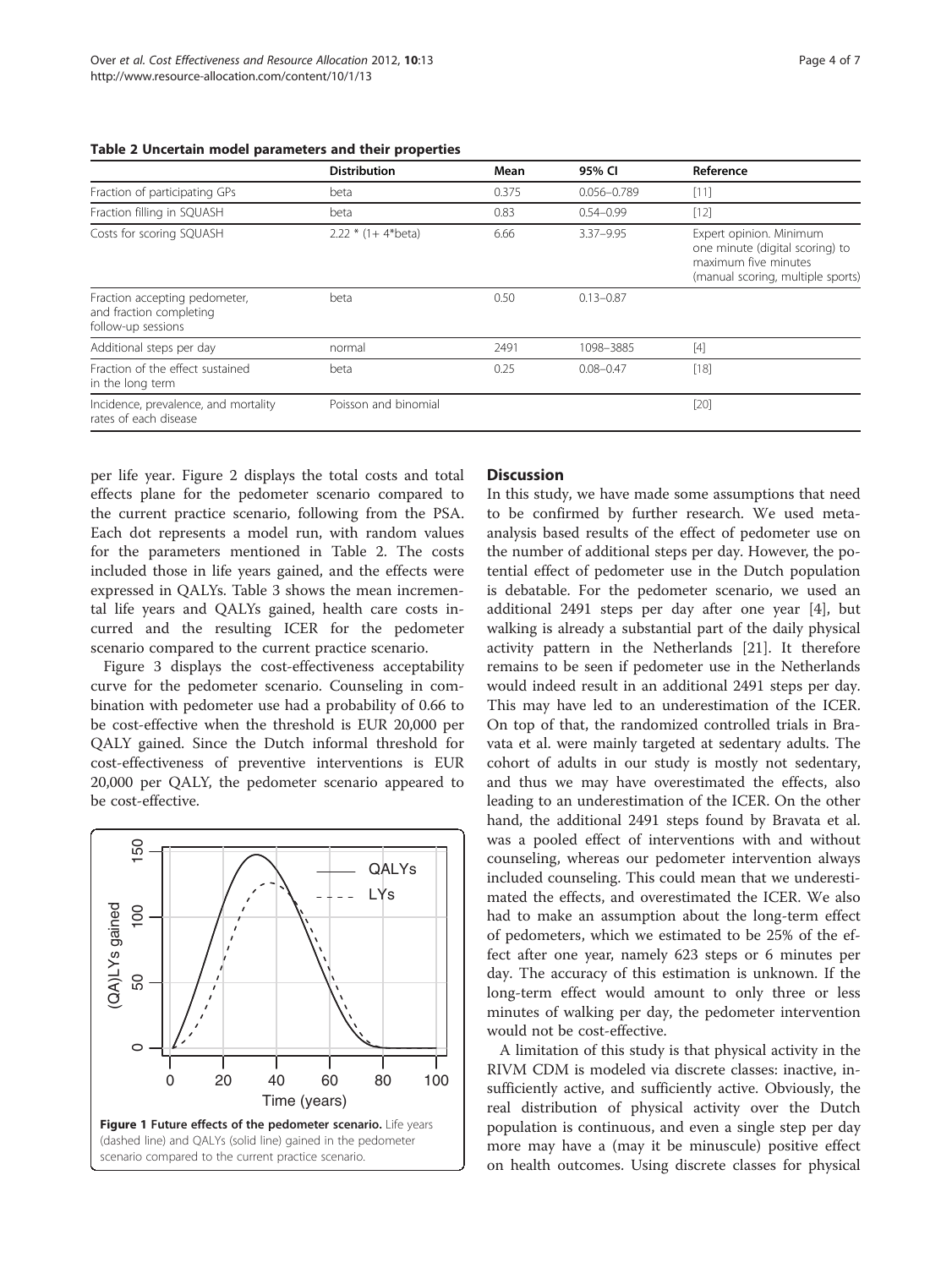

<span id="page-4-0"></span>

activity implies a somewhat crude calculation of health outcomes.

In this study, we have chosen the health care perspective, focusing on health gains and health care costs but ignoring broader societal costs and consequences (higher labor productivity, less absenteeism, less environmental pollution, non-medical consumption in life years gained) of an increase in physical activity that fall outside the scope of the health care budget. This may have led to an overestimation of the ICER.

Comparing our results with the results of two previous economic evaluations, both Cobiac et al. [[6\]](#page-5-0) and De Smedt et al. [\[7](#page-5-0)] found the cost-effectiveness of their pedometer intervention to be dominant, i.e. health gain can be achieved while saving costs compared to current practice. A possible explanation for the more favorable result of Cobiac et al. [\[6](#page-5-0)] may be that the average proportion of inactive persons is much larger in the Australian than in the Dutch population (about 35% vs. 17%), which implies a higher possible health gain. De Smedt et al. [[7](#page-5-0)] used much lower costs per person compared to our program costs: The total program costs per person accumulated

to EUR 3.51 in the first year and EUR 0.23 in the second until fifth year. This is probably the main reason that their ICER was more favorable. Another difference between our and their study is that 65% of their target population group consisted of highly educated people. As prevention interventions are often more effective for high SES than low SES [\[22,23](#page-6-0)], the "10,000 Steps Ghent" program may have been more effective and more costeffective than our pedometer intervention.

The cost-effectiveness of the pedometer intervention in the Netherlands in this study is less favorable than the cost-effectiveness of other types of physical activity interventions: an internet-based intervention program, a GP physical activity prescription program and a program to encourage more active transport all have a high probability of being cost-effective [\[6](#page-5-0)], and brief interventions in primary care [[24](#page-6-0)], exercise referral [\[24](#page-6-0)], and mass mediabased community campaign [[6\]](#page-5-0) have found to be even dominant. This difference is probably not due to the nature of the intervention, but rather because 56% of the Dutch population aged 20–65 already satisfies the Dutch guidelines for the healthiest level of physical activity.

|                                                   | Health care costs in life years gained |                            |
|---------------------------------------------------|----------------------------------------|----------------------------|
| Life years gained                                 |                                        | $4,900(200 - 21,700)$      |
| QALYs gained                                      |                                        | $5,800(200 - 25,600)$      |
| Intervention costs (million EUR)                  |                                        | $54.1 (7.3 - 124.8)$       |
| Future health care costs difference (million EUR) | Excluded                               | $-16.5$ ( $-72.5 - -0.7$ ) |
|                                                   | Included                               | $7.8$ (0.3 - 34.7)         |
| Total costs difference (million EUR)              | Excluded                               | $37.6$ (0.2 - 96.6)        |
|                                                   | Included                               | $61.9(8.1 - 149.4)$        |
| Euros per life year gained (EUR)                  | Excluded                               | 7.600                      |
|                                                   | Included                               | 12,500                     |
| Euros per QALY gained (EUR)                       | Excluded                               | 6,500                      |
|                                                   | Included                               | 10,600                     |

#### Table 3 Estimates of total incremental costs and effects

Average costs and effects (95% CI) for the pedometer scenario compared to the current practice scenario. Costs discounted at 4.0% per year, effects (life years and QALYs gained) discounted at 1.5% per year.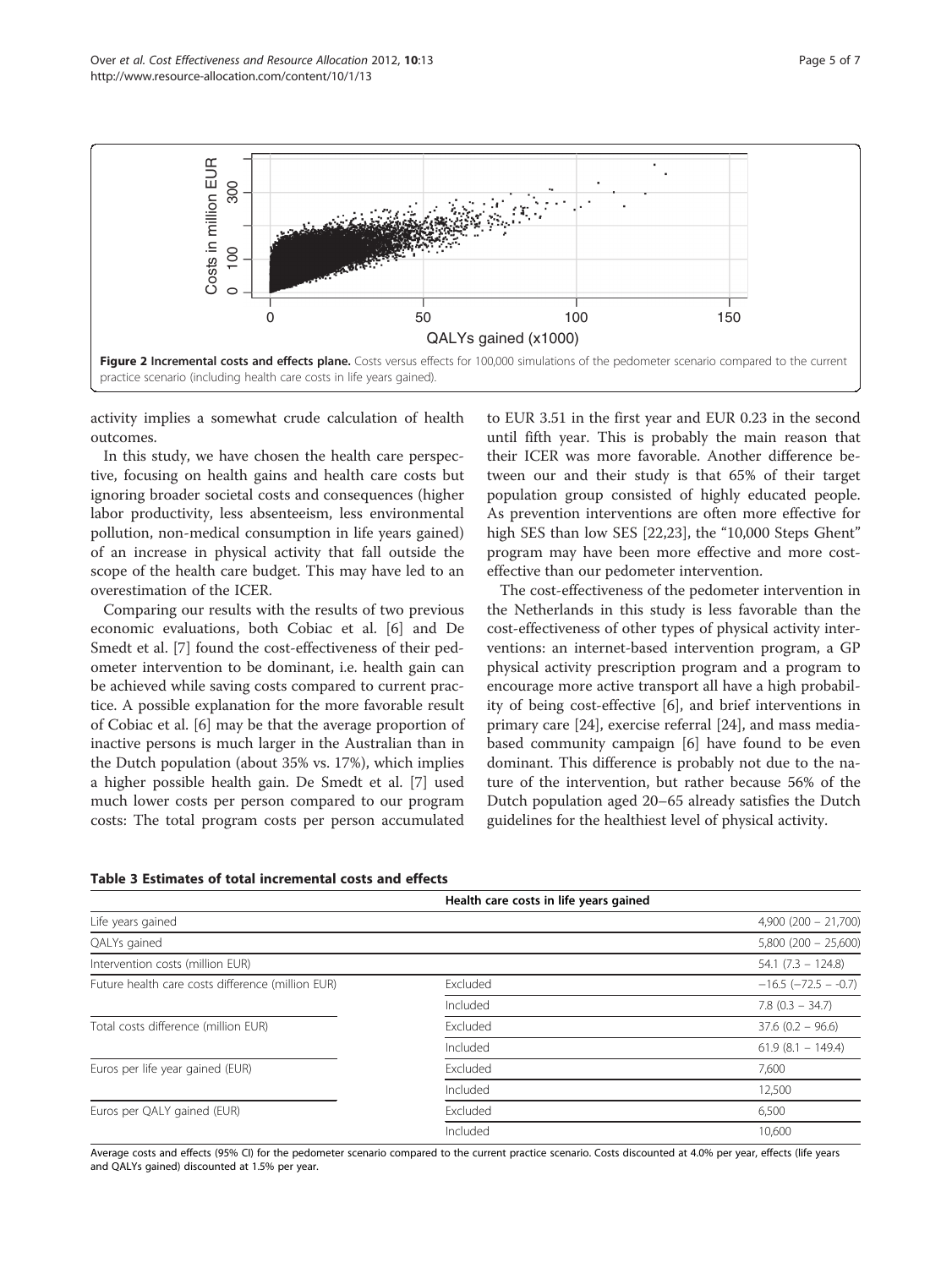<span id="page-5-0"></span>

# Conclusions

In summary, counseling in combination with pedometer use in order to increase physical activity appeared to be cost-effective in the Netherlands From a health care perspective. The resulting ICER was EUR 11,100 per QALY gained, which is below the Dutch informal threshold of EUR 20,000 per QALY gained. The PSA showed that the pedometer scenario had a probability of 0.66 to be costeffective at this threshold.

However, since the intervention only yields relatively small health benefits in the Netherlands, it may be more worthwhile to allocate scarce resources to more costeffective physical-activity interventions. Furthermore, since there is a lack of evidence regarding the extent to which pedometer users adhere to their increased activity levels, the uncertainty of the ICER is substantial: The sensitivity analysis showed a highly skewed distribution of ICERs, some of them even larger than a million Euros per QALY. Therefore, some caution is recommended with respect to the cost-effective nature of the pedometer intervention.

#### Abbreviations

CEA: Cost-effectiveness analysis; CI: Confidence interval; GP: General practitioner; ICER: Incremental cost-effectiveness ratio; PSA: Probabilistic sensitivity analysis; QALY: Quality adjusted life year; RIVM CDM: Chronic Disease Model of the National Institute of Public Health and the Environment (Dutch acronym: RIVM).

#### Competing interests

The authors declare that they have no competing interests.

#### Authors' contributions

EO helped design the study, performed the analyses and the modelling, and finished the manuscript. LT designed the study and drafted the manuscript. RH participated in the modelling. WW, MB, HH and PB participated in the design of the study and helped to draft the manuscript. All authors revised, read and approved the final manuscript.

#### Author details

<sup>1</sup> Centre for Prevention and Health Services Research, National Institute for Public Health and the Environment, P.O. Box 1, 3720, BA, Bilthoven, The Netherlands. <sup>2</sup> Centre for Public Health Forecasting, National Institute for Public Health and the Environment, P.O. Box 1, 3720, BA, Bilthoven, The Netherlands. <sup>3</sup> Expertise Centre for Methodology and Information Services National Institute for Public Health and the Environment, P.O. Box 1, 3720, BA, Bilthoven, The Netherlands. <sup>4</sup>Institute of Health Policy and Management/ Institute for Medical Technology Assessment, Erasmus University Rotterdam, Rotterdam, The Netherlands. <sup>5</sup>Present address: GlaxoSmithKline, P.O. Box 780, 3700, AT, Zeist, The Netherlands.

#### Received: 26 July 2011 Accepted: 19 September 2012 Published: 24 September 2012

#### References

- 1. Physical Activity Guidelines Advisory Committee: Physical Activity Guidelines Advisory Committee Report, 2008. Washington, DC: U.S. Department of Health and Human Services; 2008.
- 2. Wat zijn de mogelijke gezondheidsgevolgen van lichamelijke activiteit?. [http://](http://www.nationaalkompas.nl/gezondheidsdeterminanten/leefstijl/lichamelijke-activiteit/wat-zijn-de-mogelijke-gezondheidsgevolgen-van-lichamelijke-activiteit/) [www.nationaalkompas.nl/gezondheidsdeterminanten/leefstijl/lichamelijke](http://www.nationaalkompas.nl/gezondheidsdeterminanten/leefstijl/lichamelijke-activiteit/wat-zijn-de-mogelijke-gezondheidsgevolgen-van-lichamelijke-activiteit/)[activiteit/wat-zijn-de-mogelijke-gezondheidsgevolgen-van-lichamelijke](http://www.nationaalkompas.nl/gezondheidsdeterminanten/leefstijl/lichamelijke-activiteit/wat-zijn-de-mogelijke-gezondheidsgevolgen-van-lichamelijke-activiteit/)[activiteit/.](http://www.nationaalkompas.nl/gezondheidsdeterminanten/leefstijl/lichamelijke-activiteit/wat-zijn-de-mogelijke-gezondheidsgevolgen-van-lichamelijke-activiteit/)
- 3. Wat is lichamelijke activiteit? In Volksgezondheid Toekomst Verkenning, Nationaal Kompas Volksgezondheid. [http://www.nationaalkompas.nl/](http://www.nationaalkompas.nl/gezondheidsdeterminanten/leefstijl/lichamelijke-activiteit/wat-is-lichamelijke-activiteit/) [gezondheidsdeterminanten/leefstijl/lichamelijke-activiteit/wat-is-lichamelijke](http://www.nationaalkompas.nl/gezondheidsdeterminanten/leefstijl/lichamelijke-activiteit/wat-is-lichamelijke-activiteit/)[activiteit/.](http://www.nationaalkompas.nl/gezondheidsdeterminanten/leefstijl/lichamelijke-activiteit/wat-is-lichamelijke-activiteit/)
- 4. Bravata DM, Smith-Spangler C, Sundaram V, Gienger AL, Lin N, Lewis R, Stave CD, Olkin I, Sirard JR: Using pedometers to increase physical activity and improve health. JAMA 2007, 298:2296–2304.
- 5. Tudor-Locke C, Bassett DR Jr: How Many Steps/Day Are Enough?: Preliminary Pedometer Indices for Public Health. Sports Med 2004, 34:1-8.
- 6. Cobiac LJ, Vos T, Barendregt J: Cost-effectiveness of interventions to promote physical activity: A modelling study. PLoS Med 2009, 6:e1000110.
- 7. De Smedt D, De Cocker K, Annemans L, De Bourdeaudhuij I, Cardon G: A cost-effectiveness study of the community-based intervention '10 000 Steps Ghent'. Public Health Nutrition 2012, 15:442-451.
- 8. Drummond MF, Sculpher MJ, Torrance GW, Stoddart GL: Methods for the economic evaluation of health care programmes. Third edition edn. Oxford: Oxford University Press; 2005.
- 9. Netherlands S: Statline. Voorburg: Statistics Netherlands; 2009.
- 10. Netherlands S: Permanent Onderzoek Leefsituatie, gezondheid en arbeid (POLS). Voorburg: Statistics Netherlands; 2006.
- 11. Kotz D, Wagena EJ: Roken en stoppen met roken in de eerste en tweede lijn van de gezondheidszorg. Deel 1: De huisarts. Deel 2: De longarts. Deel 3: De cardioloog. Maastricht: Universiteit van Maastricht/CAPHRI; 2003.
- 12. Wendel-Vos GCW, Schuit JS, Saris WHM, Kromhout D: Reproducibility and relative validity of the Short Questionnaire to Assess Health-enhancing physical activity. J Clin Epidemiol 2003, 56:1163–1169.
- 13. Hoogenveen RT, Van Baal PH, Boshuizen HC, Feenstra TL: Dynamic effects of smoking cessation on disease incidence, mortality and quality of life: the role of time since cessation. Cost Effectiveness and Resource Allocation 2008, 6:1.
- 14. Hoogenveen RT, Van Baal PHM, Boshuizen HC: Chronic disease projections in heterogeneous ageing populations: approximating multi-state models of joint distributions by modelling marginal distributions. Math Med Biol 2010, 27:1–19.
- 15. Van Baal PH, Hoogenveen RT, De Wit GA, Boshuizen HC: Estimating healthadjusted life expectancy conditional on risk factors: results for smoking and obesity. Population Health Metrics 2006, 4:14.
- 16. Oostenbrink JB, Bouwmans CAM, Koopmanschap MA, Rutten FFH: Handleiding voor kostenonderzoek, methoden en standaard kostprijzen voor economische evaluaties in de gezondheidszorg. Geactualiseerde versie 2004. Diemen: College voor zorgverzekeringen; 2004.
- 17. Kemper HCG, Ooijendijk WTM, Stiggelbout M: Consensus over de Nederlandse norm voor gezond bewegen. Tijdschrift voor gezondheidswetenschappen 2000, 78:180–183.
- 18. der Bruggen MA J-v, Bos G, Bemelmans WJ, Hoogenveen RT, Vijgen SM, Baan CA: Lifestyle interventions are cost-effective in people with different levels of diabetes risk: results from a modeling study. Diabetes Care 2007, 30:128–134.